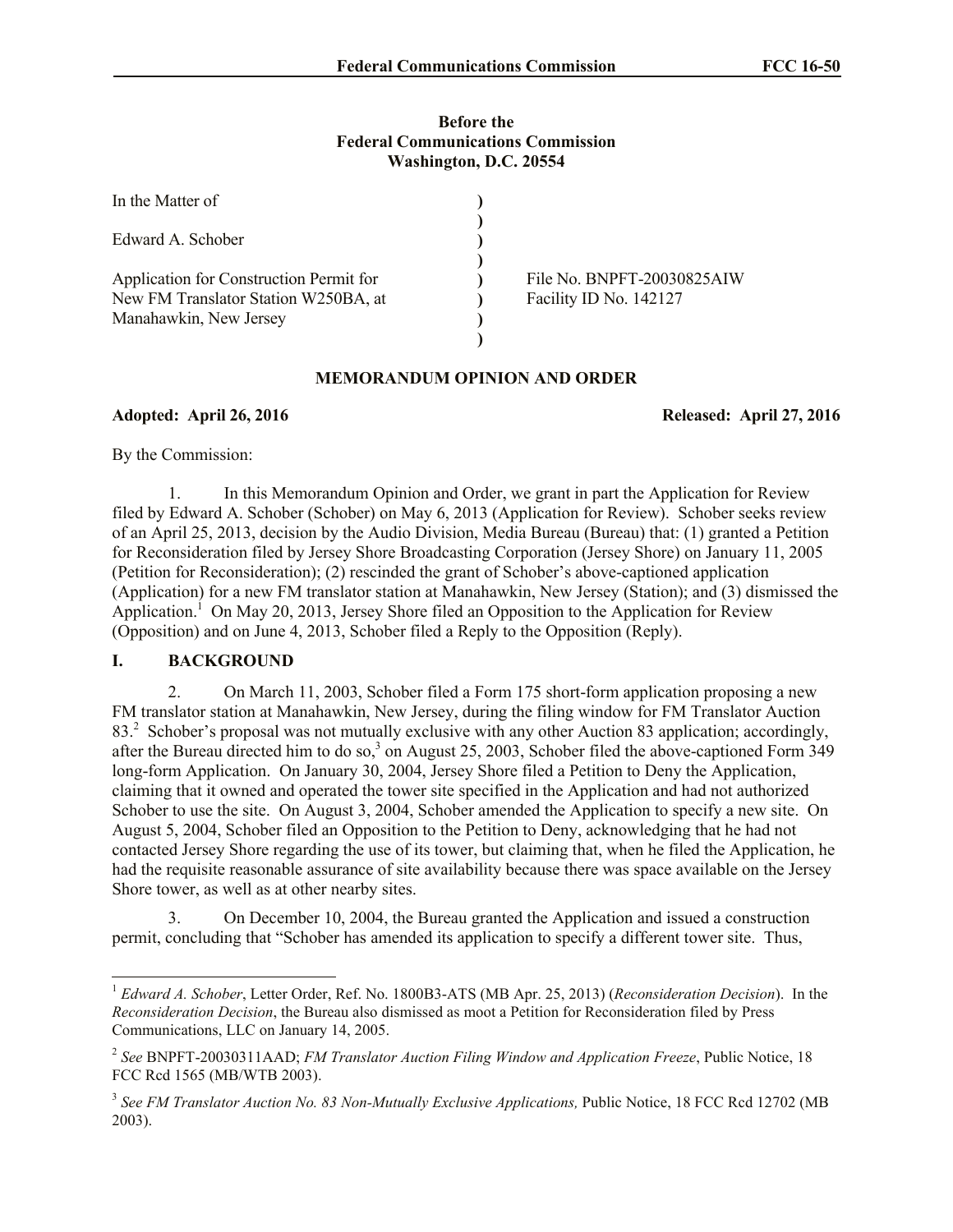availability of Jersey Shore's tower site is no longer an issue."<sup>4</sup> On January 11, 2005, Jersey Shore filed the Petition for Reconsideration, arguing again that a lack of reasonable assurance of site availability is a fatal deficiency that cannot be cured by amendment.<sup>5</sup> On reconsideration, the Bureau rescinded its grant of the Application, agreeing with Jersey Shore that an applicant "may not cure its lack of site assurance by amending its application to specify a different transmitter site."<sup>6</sup>

4. On review, Schober contends that in the 1998 *Auction Order*, the Commission eliminated the reasonable assurance of site availability requirement for auction participants.<sup>7</sup> Schober further submits that the instructions to the FCC Forms 301 and 349 are incorrect and misleading and should be amended to remove "any mention of requirements for assurance of site availability [for auction applicants]."<sup>8</sup> Schober also argues that even if the requirement still applies, the *Auction Order* established a liberal amendment policy that allows auction applicants to amend their applications to cure defects, including site availability defects.<sup>9</sup>

5. In its Opposition, Jersey Shore argues that the Application for Review is procedurally unacceptable because it relies upon questions of fact or law upon which the designated authority has had no opportunity to pass, namely, that the site availability requirement was "no longer in force" for auction applicants.<sup>10</sup> Substantively, Jersey Shore contends that the *Auction Order* did not eliminate the underlying site availability requirement and that an initial site availability defect is fatal and may not be amended, citing to a 2008 decision also involving Schober.<sup>11</sup>

6. In his Reply, Schober argues that the Application for Review should be considered by the Commission because conflicting decisions at the Bureau level indicate the need for Commission-level resolution of the matter.<sup>12</sup> Schober also urges procedural leniency because he is represented *pro se* and has "been waiting for over ten years for a final decision on this application."<sup>13</sup>

# **II. DISCUSSION**

7. *Procedural issues*. No application for review will be granted if it relies upon questions of fact or law upon which the designated authority has been afforded no opportunity to pass.<sup>14</sup> Here, the Bureau was not presented with the argument that the *Auction Order* eliminated the site availability requirement for auction applicants. Therefore, we dismiss the Application for Review to the extent that it relies upon this argument. However, the Bureau did have the opportunity to pass upon the dispositive issue of whether an auction applicant may amend to cure a site availability defect. In the *Reconsideration Decision*, the Bureau directly stated that "an applicant may not cure its lack of site assurance by amending

<sup>8</sup> Application for Review at 3-4.

9 *Id*. at 2, 4-6.

 $10$  Opposition at 1-2.

<sup>11</sup> Opposition at 3-5 (citing *Edward A. Schober*, Memorandum Opinion and Order, 23 FCC Rcd 14263 (2008)) (*2008 Schober Decision*).

 $12$  Reply at 1-2.

<sup>13</sup> *Id*. at 2.

<sup>14</sup> 47 CFR § 1.115(c).

 $\overline{\phantom{a}}$ <sup>4</sup> *Edward A. Schober*, Letter Order, Ref. No. 1800B3-TB (MB Dec. 10, 2004) at 2.

<sup>&</sup>lt;sup>5</sup> Petition for Reconsideration at 3. Schober did not file a response to the Petition.

<sup>6</sup> *Reconsideration Decision* at 3.

<sup>7</sup> Application for Review at 1; *Implementation of Section 309(j) of the Communications Act—Competitive Bidding for Commercial Broadcast and Instructional Television Fixed Services Licenses*, First Report and Order, 13 FCC Rcd 15920 (1998) (*Auction Order*).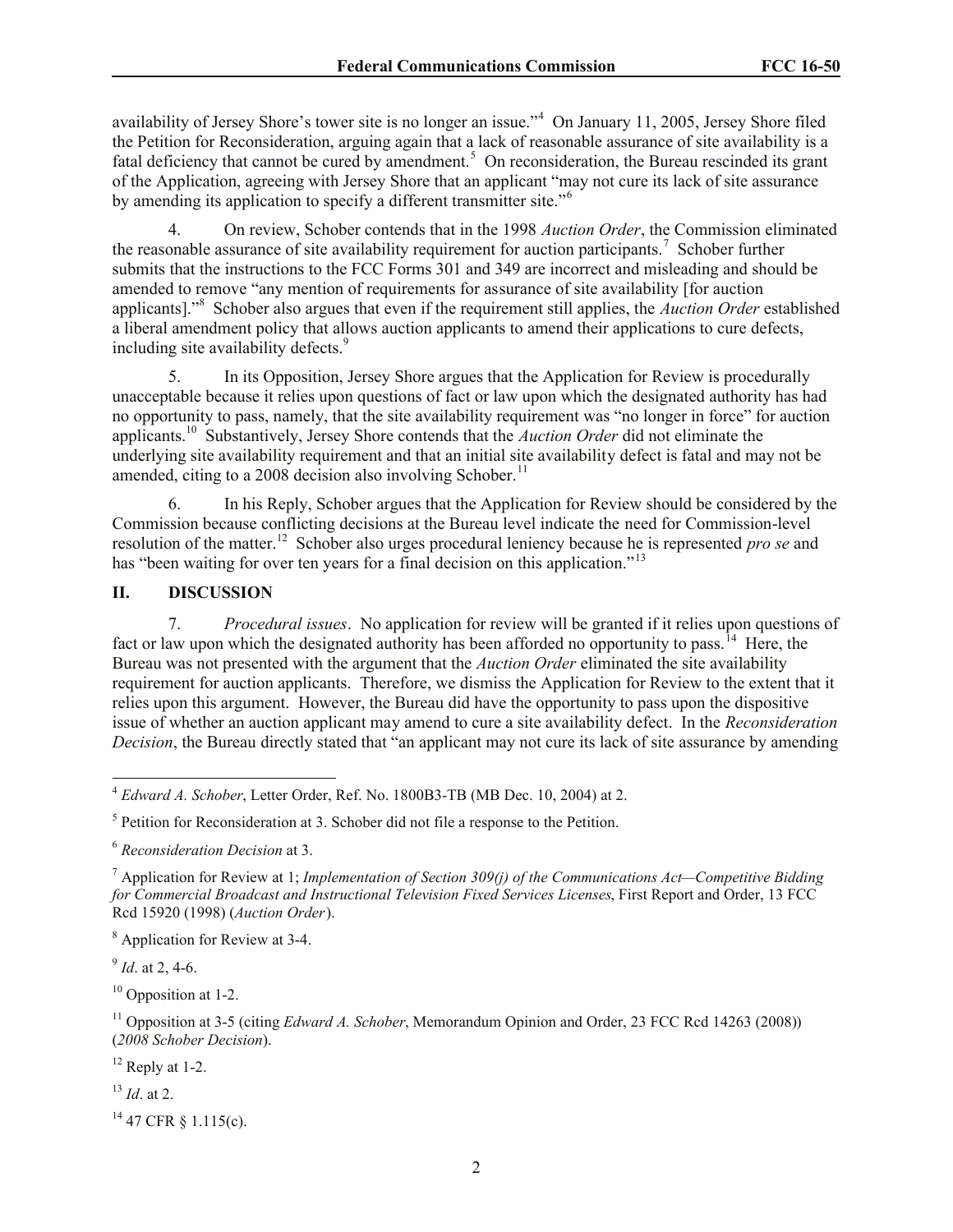its application to specify a different transmitter site."<sup>15</sup> Therefore, we find that the site amendment issue is now properly before the Commission on review.

8. *Substantive issue*. In *Christopher Falletti,*<sup>16</sup> issued after Schober filed his Application for Review, we considered the issue of whether an FM auction applicant may amend to specify a new transmitter site where it lacked reasonable assurance of the availability of its originally-specified transmitter site. Therein, we noted that, in the 1998 *Auction Order*, the Commission adopted a liberal amendment policy for auction applicants, under which "[l]ong-form applications for new facilities and for major changes in existing facilities in all broadcast services will no longer be immediately returned for defects pertaining to completeness or technical or legal acceptance criteria, without ample opportunity to correct the deficiency . . . the new processing standards for broadcast long-form applications will enable applicants for new facilities and for major changes to avoid dismissal and to liberally correct heretofore fatal defects in application information."<sup>17</sup> This liberal amendment policy was codified at Section 73.3522(a)(2) of the Rules, which states that amendments to any long form application filed by "a winning bidder or a non-mutually exclusive applicant for a new station . . . in all broadcast services subject to competitive bidding" may be filed to "cur[e] any defect, omission or inconsistency identified by the Commission, or to make minor modifications to the application, or pursuant to  $\S 1.65.^{18}$ 

9. In *Falletti*, we clarified that the liberal amendment policy applies to site availability defects in the same way that it does to all other application defects in the auctioned services.<sup>19</sup> In so holding, we ruled, "To the extent that our decision in [the *2008 Schober Decision*] is inconsistent with this holding, it is overruled."<sup>20</sup> Because Schober was allowed under the liberal amendment policy to amend the Application to cure the alleged site availability defect, we reinstate and grant the Application effective with the release of this Order.<sup>21</sup>

10. Accordingly, IT IS ORDERED that, pursuant to Section 5(c)(5) of the Communications Act of 1934, as amended,  $\frac{22}{2}$  and Sections 1.115(c) and (g) of the Commission's Rules,  $\frac{23}{2}$  the Application for Review filed by Edward A. Schober on May 6, 2013, IS DISMISSED to the extent described in paragraph 7 of this Order and IS OTHERWISE GRANTED.

<sup>18</sup> 47 CFR § 73.3522(a)(2)

 $\overline{\phantom{a}}$ 

<sup>19</sup> To the extent that the Instructions to FCC Forms 301 and 349 do not reflect our holding in *Falletti*, we direct the Bureau to modify the relevant language as necessary when these forms are transitioned to the new License and Management System (LMS). *See generally, Media Bureau Announces Completion of First Phase of Licensing and Management System for Full Power TV Stations*, Public Notice, 29 FCC Rcd 11585 (MB 2014).

<sup>20</sup> *Falletti,* 30 FCC Rcd at 831.

<sup>21</sup> We note that Schober was granted tolling based on administrative review on December 10, 2007. *Edward A*. *Schober*, Letter, Ref. No. 1800B3-IB (MB Dec. 10, 2007). At the time tolling was granted, there were two months and five days remaining before expiration of the Construction Permit. *Id*. When tolling ends, the expiration date will be modified to reflect this remaining time on the Construction Permit, unless Schober requests and receives further tolling.

 $22$  47 U.S.C. § 155(c)(5).

 $23$  47 CFR  $\S$  1.115(c),(g).

<sup>15</sup> *Reconsideration Decision* at 3.

<sup>16</sup> *Christopher Falletti*, Memorandum Opinion and Order, 30 FCC Rcd 827 (2015) (*Falletti*).

<sup>17</sup> *Auction Order*, 13 FCC Rcd at 15986-87.